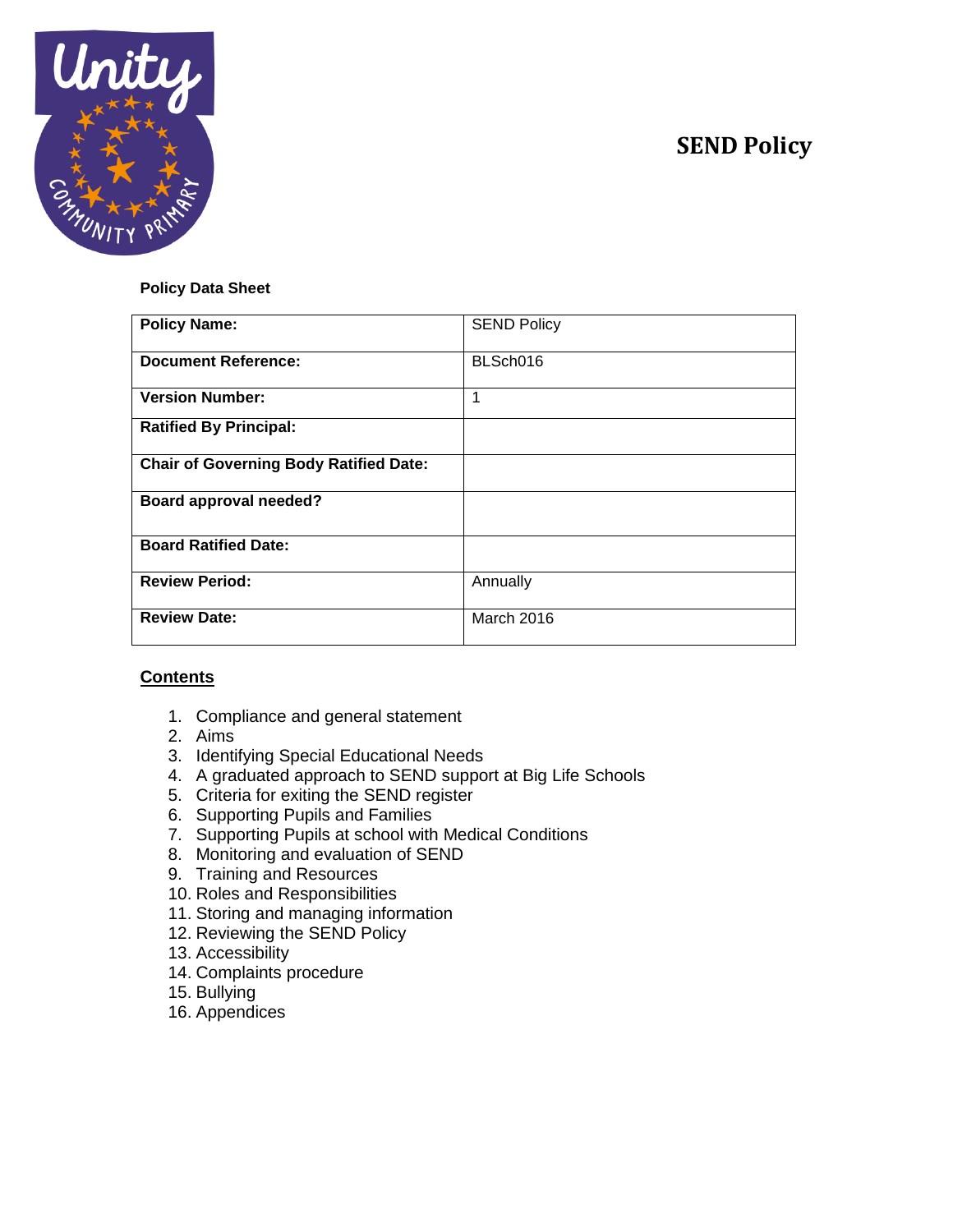### **SECTION 1 - COMPLIANCE AND GENERAL STATEMENT**

This Policy complies with the statutory requirement laid out in the SEND Code of Practice 0 – 25 YEARS (July 2014) and has been written with reference to the following guidance and documents:

- Equality Act 2010: advice for schools DfE Feb 2013
- SEND Code of Practice 0 25 Years (July 2014)
- Schools SEND Information Report Regulations (2014)
- Statutory Guidance on supporting students at school with medical conditions April 2014.
- Safeguarding Policy
- Accessibility Plan
- Teachers Standards 2012

This Policy has been created to ensure compliance with the Department of Education's SEND Reforms, which address measures outlined in the Children and Families Bill in Spring 2014 and which have subsequently become the Children and Families Act 2014. The act includes changes to the support and services children and young people with special educational needs and disabilities will receive. These changes came into force on 1 September 2014. This Policy has been created by Mrs Jude Lee in liaison with the SEND Governor, SLT and staff, with due regard to the input of students and parents with SEND.

At Big Life Schools, a significant proportion of students require additional support to address one or more barrier to learning. Sometimes, students need to be supported for a short period of time to help them overcome a particular, transitory difficulty. Other students need continuous support throughout their whole time at school.

In compliance with the new SEND Code of Practice and SEND Reforms, there is a graduated approach to the identification, provision and support for all students deemed to require special educational provision to be made for them at Big Life Schools. All students identified as needing additional provision will be placed on the SEND Register under one single SEND category (this replaces the previous categories of School Action and School Action Plus). Their provision will be identified and progress monitored via Provision Mapping and Individual Education Plans (IEPs). This Policy will set out our commitment to raising the aspirations and expectations for all students with SEND.

**ADVICE: Before using this document you should ensure that you have the most up-to-date version. If you are referring to a printed version it may be out-of-date. If in any doubt please check with Human Resources.** The purpose of this document is to describe the provision we make for students identified as having a special educational need (SEND) and the principles by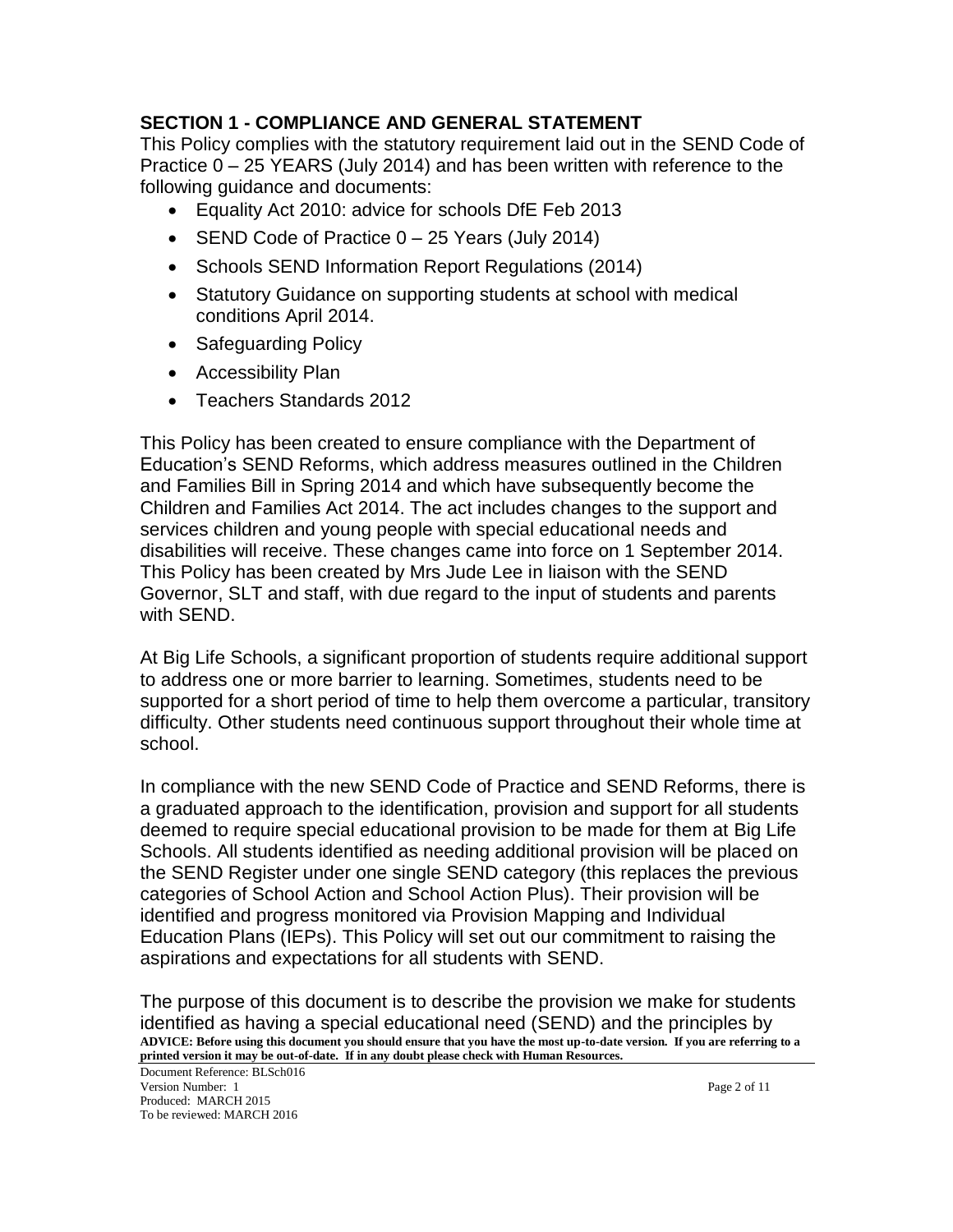which we make that provision. For consistency and clarity the term SEND is used throughout this document.

Big Life Schools believes that every pupil has an entitlement to develop to their full potential. Educational experiences are provided which promote high achievement and personal development for each individual. The wide diversity of the school's population is valued as a rich resource, which supports the learning of all. At Big Life Schools, we recognise a pupil's right to a broad, balanced, relevant and challenging curriculum, which is appropriate to their individual abilities, talents and personal qualities.

# **SECTION 2 – AIMS**

The overarching aim of this policy is to ensure that the needs of pupils with SEND are accurately identified and effectively met so that all such pupils are able to achieve well and develop well both as individuals and as members of the community.

To this end, we aim to:

a) Assess pupils accurately, track their progress regularly and adjust provision in the light of ongoing monitoring

b) Ensure that lessons are stimulating, enjoyable and well differentiated to meet the needs of all pupils, including those with SEND

c) Make sure that additional support is well targeted, using both in-class support and withdrawal

d) Use the most appropriate resources to support learning, ensuring that the development of pupils' literacy skills has the highest priority

e) Continuously monitor and evaluate the effectiveness of our provision for all pupils, including those with SEND to ensure that we are providing equality of educational opportunity and value for money.

# **Objectives:**

Through the application of this policy we wish to:

a) Ensure compliance with national SEND policy and the SEND Code of Practice 2014.

b) Work closely with the LA and comply with locally agreed policies and procedures.

c) Ensure all staff implement the school's SEND policy consistently – fully endorsing our belief that every teacher is a teacher of every pupil including those with SEND.

d) Ensure any discrimination or prejudice is eradicated.

e) Ensure all pupils have access to an appropriately differentiated curriculum.

f) Recognise, value and celebrate pupils' achievements at all levels.

**ADVICE: Before using this document you should ensure that you have the most up-to-date version. If you are referring to a printed version it may be out-of-date. If in any doubt please check with Human Resources.**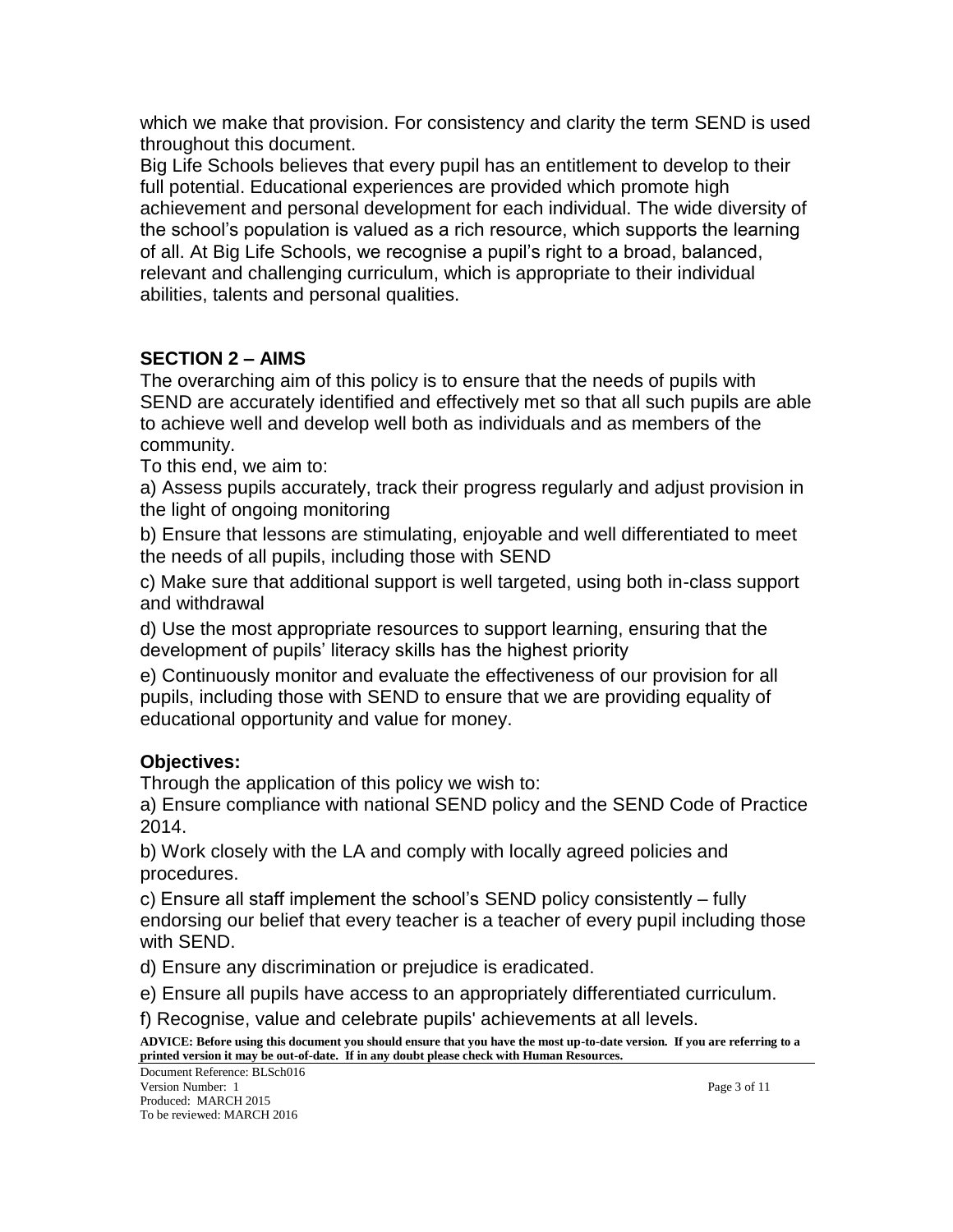g) Work in partnership with parents /carers in supporting their child's education.

h) Guide and support all school staff, governors and parents in SEND issues.

i) Meet the individual needs of all pupils irrespective of whether they have physical, Sensory, emotional, social, mental health, specific or general learning needs.

j) Provide appropriate resources, both human and material, and to ensure their maximum and proper use.

k) Involve the pupil in the process of identification, assessment and provision and to ensure that the pupil is aware that his or her wishes will be taken into account as part of the process and of the shared responsibility in meeting his or her educational needs.

l) Provide a Special Educational Needs Co-ordinator (SENCO) who will work with the SEND Policy.

m) Provide support and advice for all staff working with special educational needs pupils.

### **SECTION 3 – IDENTIFYING SPECIAL EDUCATIONAL NEEDS**

A child has a learning difficulty or disability if he or she:

- has a learning difficulty or disability which calls for special educational provision to be made for them,

- has a significantly greater difficulty in learning than the majority of others of the same age, or,

- has a disability which prevents or hinders them from making use of facilities of a kind generally provided for others of the same age in mainstream schools

In addition we identify special educational needs within the context of the usual differentiated curriculum within the school. Pupils are identified as having SEND if they are not making progress within a curriculum that:

a) sets suitable learning challenges;

b) responds to pupils' diverse learning needs;

c) aims to help pupils overcome potential barriers to learning.

In accordance with the SEND Code of Practice 2014, four broad categories of need are identified:

- communication and interaction

- cognition and learning
- social, emotional and mental health
- Sensory and/or physical needs

Document Reference: BLSch016 Version Number: 1 Page 4 of 11 Produced: MARCH 2015 To be reviewed: MARCH 2016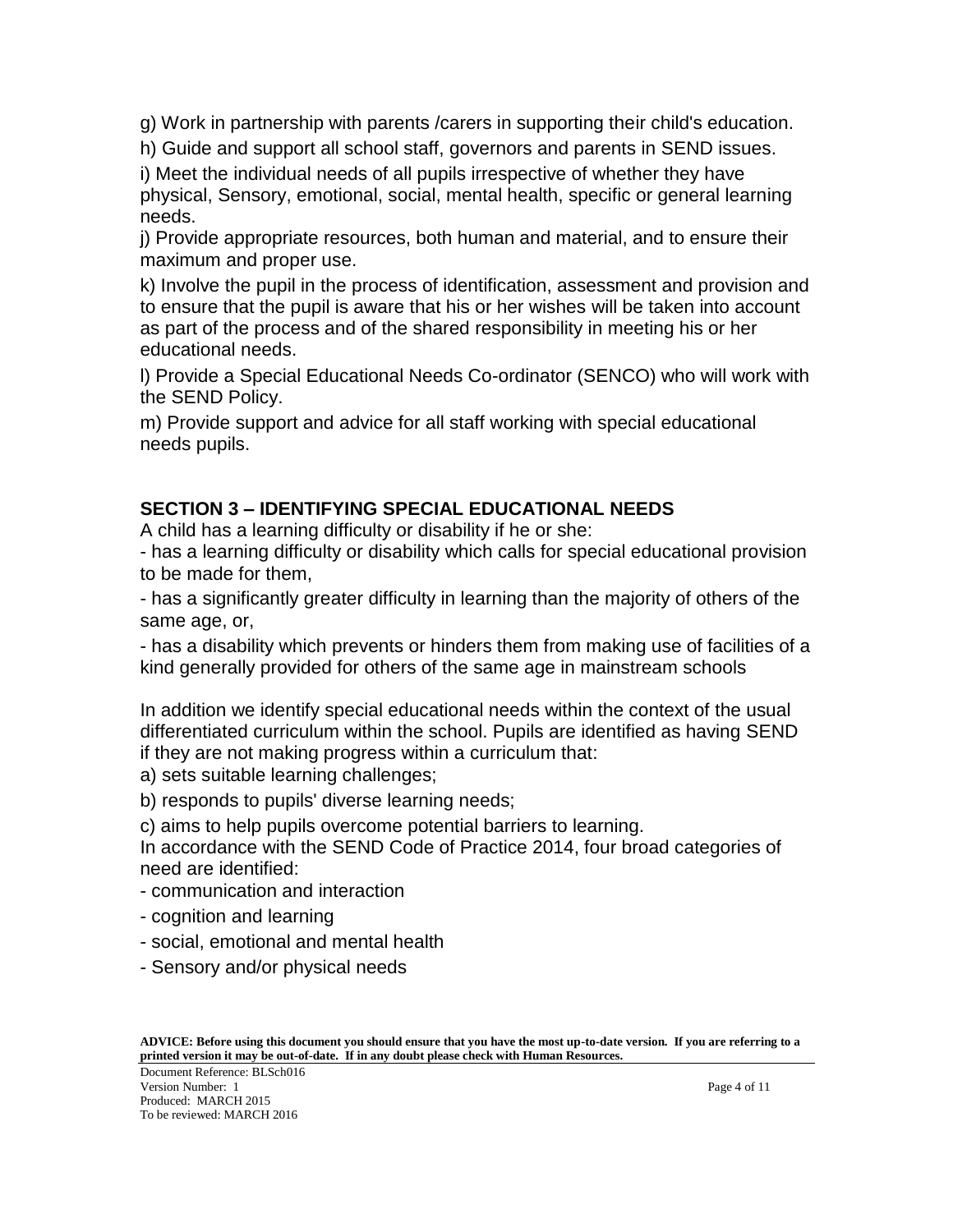Whilst it is clear that the purpose of identification is to work out what action school needs to take, it is not our purpose to fit a pupil into a category. At Big Life Schools, the needs of pupils are identified by considering the whole child, not just her/his special educational needs.

All barriers to learning, which may impact on progress and attainment, will be taken into full consideration. These are not considered SEND, for example:- - Attendance and Punctuality

- Health and Welfare
- EAL
- Being in receipt of Pupil Premium Grant
- Being a Looked After Child (LAC)

The identification of behaviour as a need is no longer an acceptable way of describing SEND and any concerns relating to a child or young person's behaviour will be described as an underlying response to a need which School has recognised and identified clearly.

### **SECTION 4 – A GRADUATED APPROACH TO SEND SUPPORT AT BIG LIFE SCHOOLS**

At Big Life Schools all teachers are responsible and accountable for the progress and development of all pupils in their class, including where pupils access support from teaching assistants or specialist staff. High quality teaching, differentiated for individual pupils, is the first step in responding to pupils who have SEND. "Quality first" teaching is a priority of the School. It is regularly monitored through observation, book scrutinies and data analysis.

Each term the SENCo holds an SEND review with each class teacher where pupils who are not progressing as expected are discussed. Pupils are only identified as SEND if they are deemed to need something additional to or different from the rest of the class i.e. if they have not made adequate progress after receiving quality first teaching and intervention/adjustments within class. A pupil may be placed on the SEND register following these reviews. The SENCo chairs a multi-agency meeting following all SEND reviews. SEND pupils with high levels of need are discussed by a number of different professionals e.g. educational psychologist, speech and language therapist. Specialised assessments and appropriate interventions are discussed and professionals agree the best way to support the pupils with SEND. The support is then implemented before being reviewed at the following term's SEND reviews.

The SENCo is responsible for:

**ADVICE: Before using this document you should ensure that you have the most up-to-date version. If you are referring to a printed version it may be out-of-date. If in any doubt please check with Human Resources.**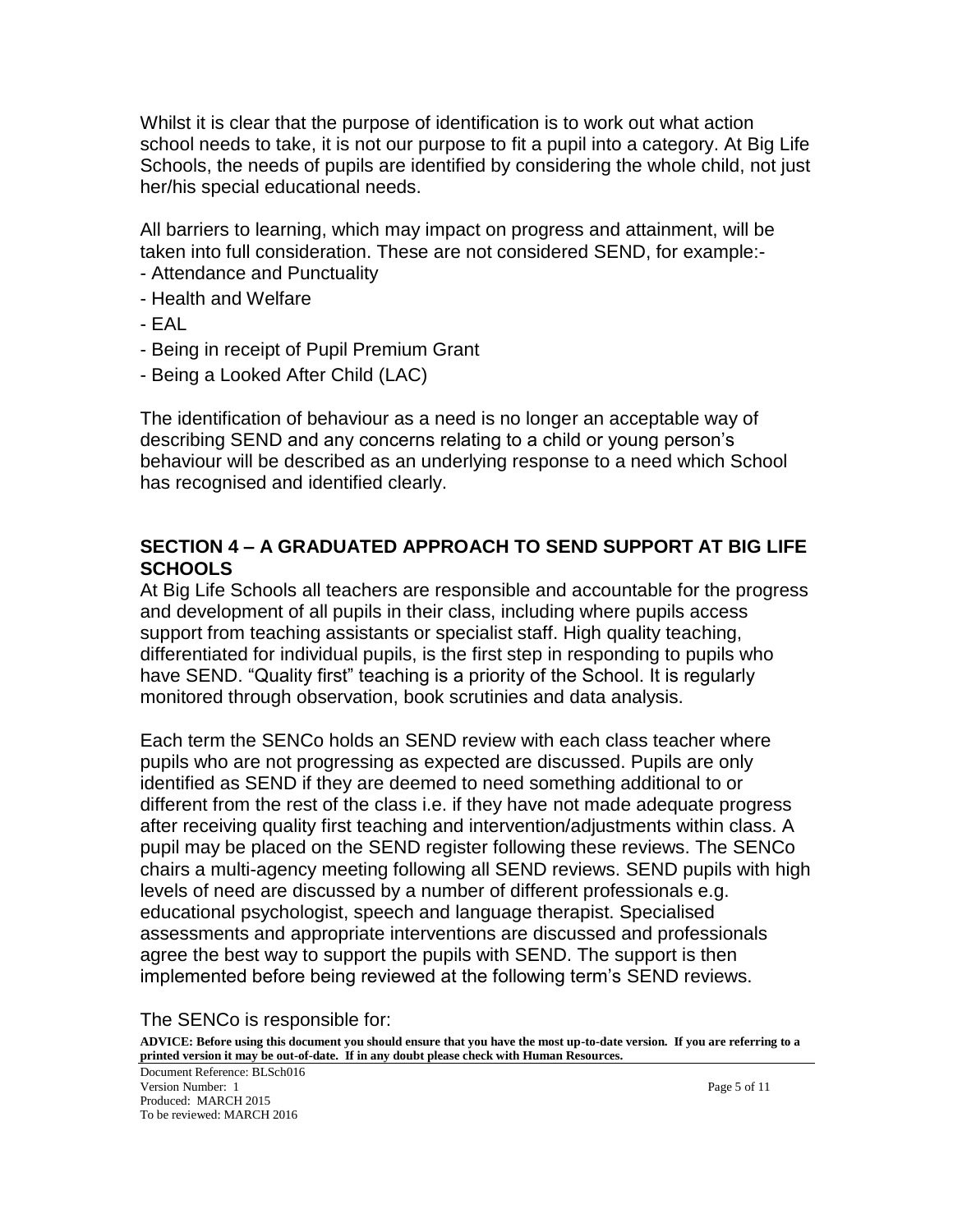a) assessing the specific needs of pupils with SEND (this includes application for Statutory Assessment, leading to the issue of an Education and Health Care Plan (previously Statement of SEND) as deemed necessary;

b) liaising with other settings/schools to aid transition for pupils with SEND and to ensure continuity of support. The SENCo ensures relevant information with regard to SEND pupils is forwarded on to relevant providers;

c) ensuring that additional targeted support is mapped to and provided for pupils who need it through Provision Mapping;

d) the day-to-day operation of the school's SEND policy;

e) with the Senior teaching assistant and Head of Pastoral Care, leading and managing the team of teaching assistants;

f) liaising with and advising class teachers;

g) maintaining the SEND register and the records of all pupils with SEND;

h) working with parents/carers of pupils with SEND;

i) liaising with staff in school such as the Principal, Head of Pastoral Care, Attendance lead, Phase Leaders etc. to ensure that provision for pupils with SEND is effective and well-coordinated

j) liaising with external agencies including the Educational Psychology Service, Speech and Language therapy, school heath nurses etc.

k) contributing to CPD training for all staff.

l) attending/holding review meetings of SEND pupils where appropriate, including those pupils with a Statement or Education and Health Care Plan.

# **MANAGING PUPILS' NEEDS ON THE SEND REGISTER**

Through the termly process of SEND reviews and the multi-agency meeting the SENCo monitors the SEND register and SEND provision across the school. Support and interventions for pupils on the SEND Register are planned through a Provision Map and Individual Education Plans (IEPs). The provision map sets out the interventions that are being delivered in each cohort to support pupils with SEND. IEPs are written by class teachers with the child/family and explain the needs that have been identified, the support that will be given to address the needs with clear outcomes and a termly review date. The class teacher is responsible for evidencing progress according to the outcomes described in the IEP through SEND reviews and pupil progress meetings.

The schools follows the guidance of the SEND Code of Practice and uses a graduated approach to the identification and assessment of and provision for pupils with SEND. This approach includes;

- Regular standardised assessments to monitor progress and attainment of all pupils in reading, reading comprehension, spelling and maths to support the identification of SEND;

**ADVICE: Before using this document you should ensure that you have the most up-to-date version. If you are referring to a printed version it may be out-of-date. If in any doubt please check with Human Resources.**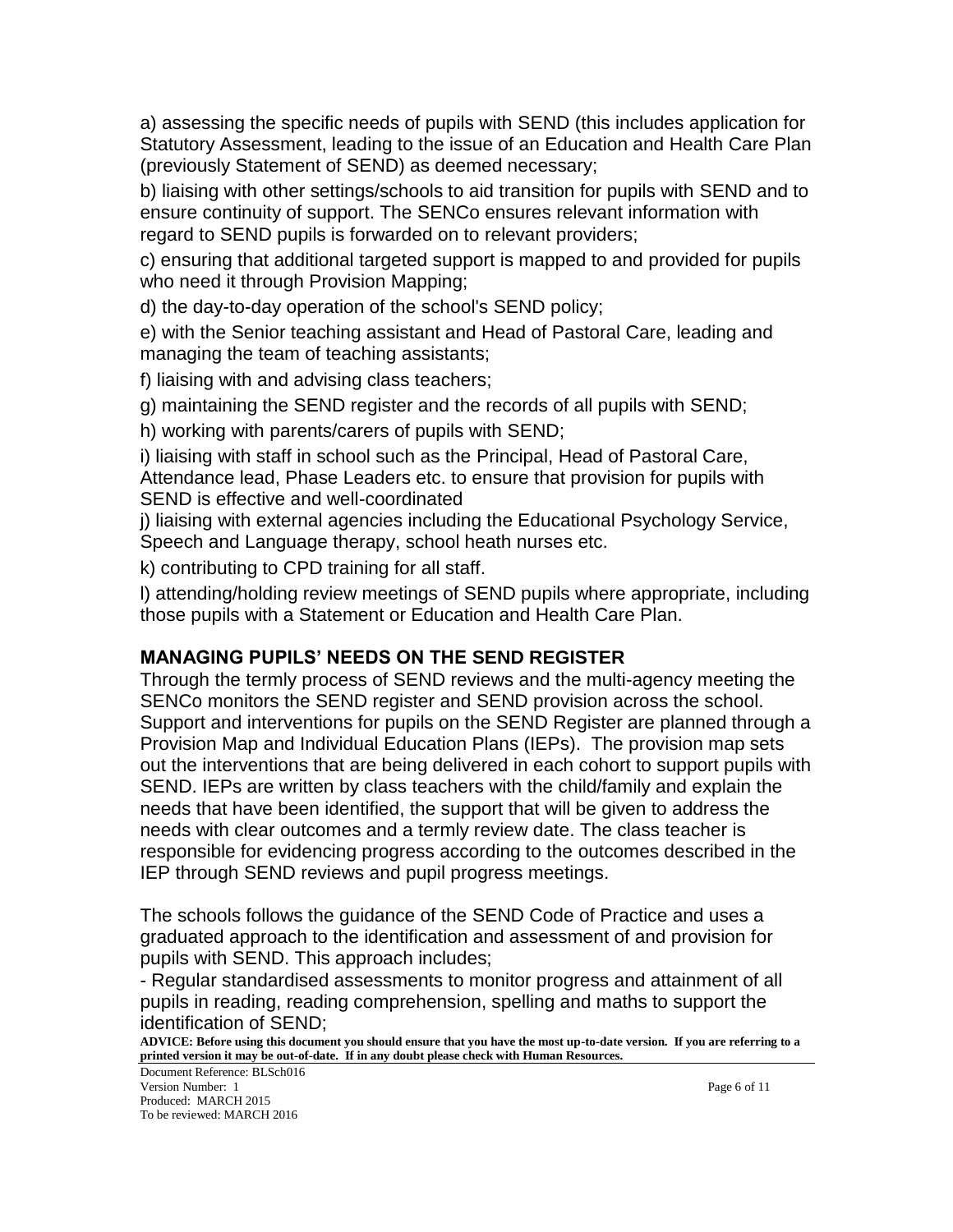- Termly SEND reviews and pupil progress meetings to identify those children who require additional support

- Regular communication and liaison with teaching staff by SENCo in identification and appropriate support of pupils with SEND;

Provision for pupils on the SEND Register is usually funded from within the school's existing budget. The level of provision for pupils with SEND is agreed upon in SEND reviews and the multi-agency meeting with reference to Manchester's Local Offer and the individual schools provision map. Specialist support and assessment is coordinated and monitored by the SENCo. The SENCo negotiates the SEND budget with the Principal every year and cost centres are agreed for funding additional services e.g. educational psychology, speech and language therapist, specialist teachers etc.

If a pupil is identified as having needs that are significant, complex and persistent and beyond the provision that school alone can offer, the SENCo will request a statutory assessment from the Local Authority (LA). Following a statutory assessment, before September 2014, a pupil would be issued with a statement of SEND which would outline the needs and provision that the child would receive. From September 2014, statements are no longer issued by the LA. Pupils who the statutory assessment team judge to have significant SEND will instead have an Education, Health and Care Plan (EHC plan). The EHC plan will bring together the views of education, health and social care with parents/carers and outline the strengths, needs and provision needed for the child/young person. The EHC plan will be reviewed annually and stay with an individual from age 0-25 years. For pupils who already have a statement of SEND there will be a gradual process of transition from statements to EHC plans. EHC plans, like statements and independent resource agreements before, usually involve the LA providing extra funding for the child. How this funding is used is set out within the Statement/Plan.

Parents are seen as key partners in the educational process. The knowledge, views and first-hand experience parents have of their child are valued for the contribution they make to their child's education. All parents are welcome to contact the SENCo if they have any concerns or questions about SEND provision. Parents are also strongly encouraged to keep in regular contact with the school regarding their child's progress and class teachers and the SENCo value meeting with parents and make every effort to do so at the earliest possible time.

### **SECTION 5: CRITERIA FOR EXITING THE SEND REGISTER**

**ADVICE: Before using this document you should ensure that you have the most up-to-date version. If you are referring to a printed version it may be out-of-date. If in any doubt please check with Human Resources.**

Document Reference: BLSch016 Version Number: 1 Page 7 of 11 Produced: MARCH 2015 To be reviewed: MARCH 2016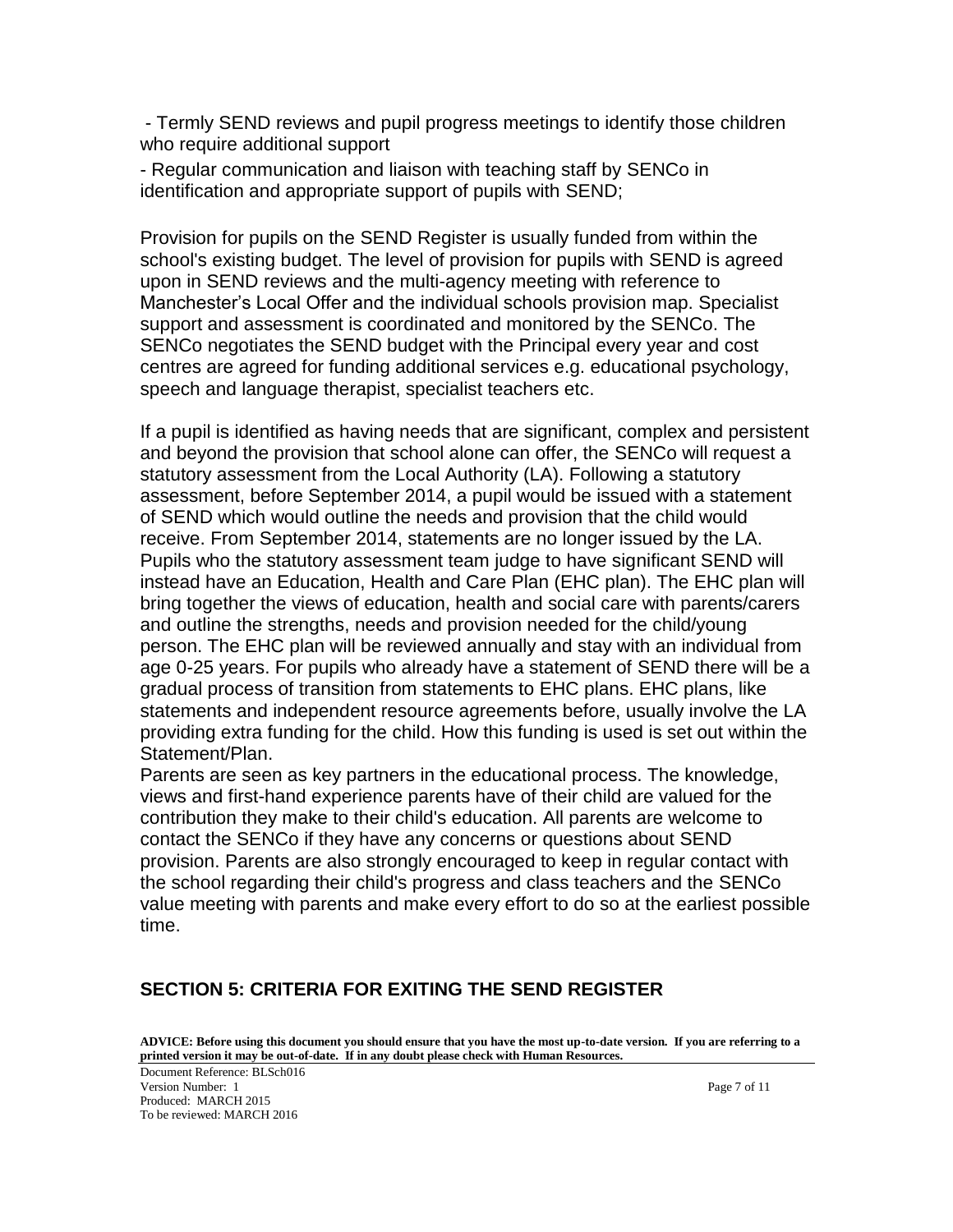The SENCo has responsibility for the removal of a student from the SEND register at Big Life Schools. The decision will be dependent upon appropriate progress being made towards set targets and in conjunction with appropriate SLT/teaching staff/outside agencies and parents

### **SECTION 6: SUPPORTING PUPILS AND FAMILIES**

- Families of students with SEND are guided towards the Manchester Information, Advice and Support (IAS) [Manchester IAS](http://www.manchester.gov.uk/info/500132/special_educational_needs/628/information_advice_and_support_ias_manchester_formerly_parent_partnership_service/2) (formerly Parent Partnership Service), and to [Manchester Local Offer](http://www.manchester.gov.uk/info/500132/special_educational_needs/6181/manchesters_local_offer_for_children_and_young_people_with_sen_and_disabilities) for SEND in accordance with Regulation 51, Part 3 section 69(3)(a) of The Act.

- Unity's local offer is in the Unity SEND information report available on school's website

- Big Life School's admission arrangements form part of the agreed LA admission arrangements for schools. There are close links with feeder schools and if a child has previously been identified as having SEND, early contact is made with parents/carers.

### **SECTION 7: SUPPORTING PUPILS AT SCHOOL WITH MEDICAL CONDITIONS**

Big Life Schools recognises that pupils with medical conditions should be properly supported so that they have full access to education, including school trips and physical education. Some children with medical conditions may be disabled and where this is the case, t h e School will comply with its duties under the Equality Act 2010.

Some pupils may also have special educational needs and may have a Statement or Education Health and Care Plan (EHCP) which brings together health and social care needs, as well as their special educational provision and the SEND Code of Practice (2014) is followed.

The schools employs qualified first aiders who take responsibility for dealing with first aid on a day-to-day basis and for managing the medication and other treatment of pupils with medical conditions. See the School's policy for Supporting Pupils with Medical Conditions for more detailed information.

Number of First Aiders at Unity Number of First Aiders at Longsight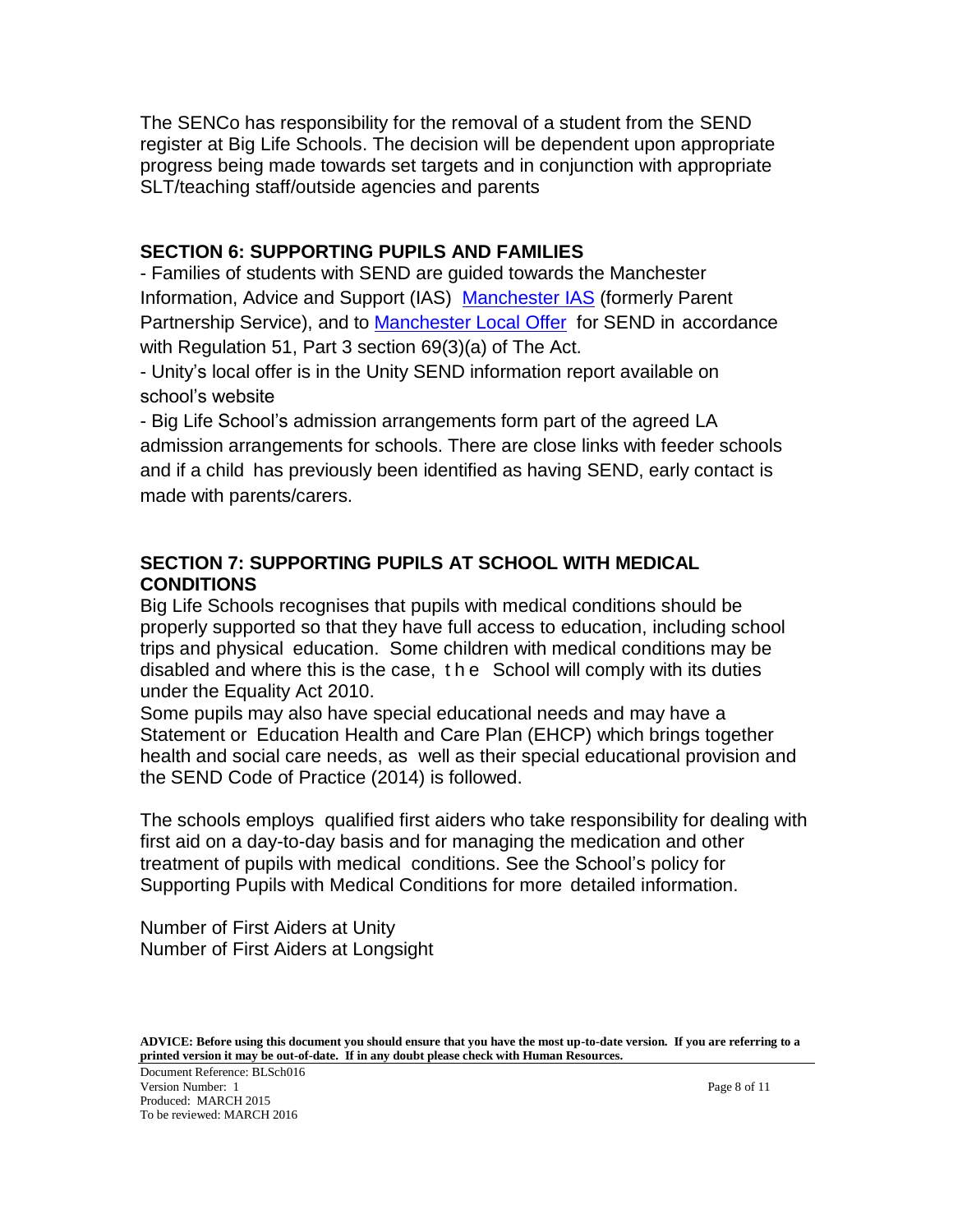### **SECTION 8: MONITORING AND EVALUATION OF SEND**

Please refer to information given in Section 4 of this Policy. The quality of provision offered to all pupils with SEND is continuously monitored through ongoing reviews, on an individual and cumulative basis and in conjunction with the Governors, Principal, SLT, SENCo, teaching staff and parents.

The SEND policy is formally reviewed annually at the end of each academic year. The evaluation is based on:

- the progress made by pupils with SEND and the outcomes they have achieved in relation both to curriculum subjects and to personal development;

- the extent to which the aims and objectives of the policy have been met;

- how effective the SEND provision has been in relation to the resources allocated (value for money assessment).

The policy is amended to reflect the outcomes of the evaluation.

### **SECTION 9 – TRAINING AND RESOURCES**

- All professional development needs are identified through the school's appraisal system, self-evaluation, quality assurance processes and the school improvement plan.

- The Principal oversees the professional development of all teaching and support staff. Most teaching assistant CPD occurs during meeting time/training days. It is more efficient to invite experts to speak to all TAs or all teaching staff. Colleagues attending any courses are expected to disseminate and share relevant knowledge with other staff within the school.

- The SENCo may identify the SEND training needs of staff in conjunction with the Principal/SLT and all staff are encouraged to undertake training and development, for example through INSET.

- Newly appointed teaching, support staff, and NQTs undertake an induction programme, which includes a meeting with the SENCo to explain systems and structures in place around the School's SEND provision and practice and to discuss the needs of individual pupils.

- The SENCo regularly attends the LA's Vulnerable Children's Network meetings in order to keep up to date with local and national developments in SEND

- There are two designated laptops and two i-pads with designated SEND software/apps. Practical resources, games and books for SEND are stored in the SEND room

- There is also the Oasis (Our Amazing Space In School) room that is a therapeutic inclusion room resourced to support pupils' emotional needs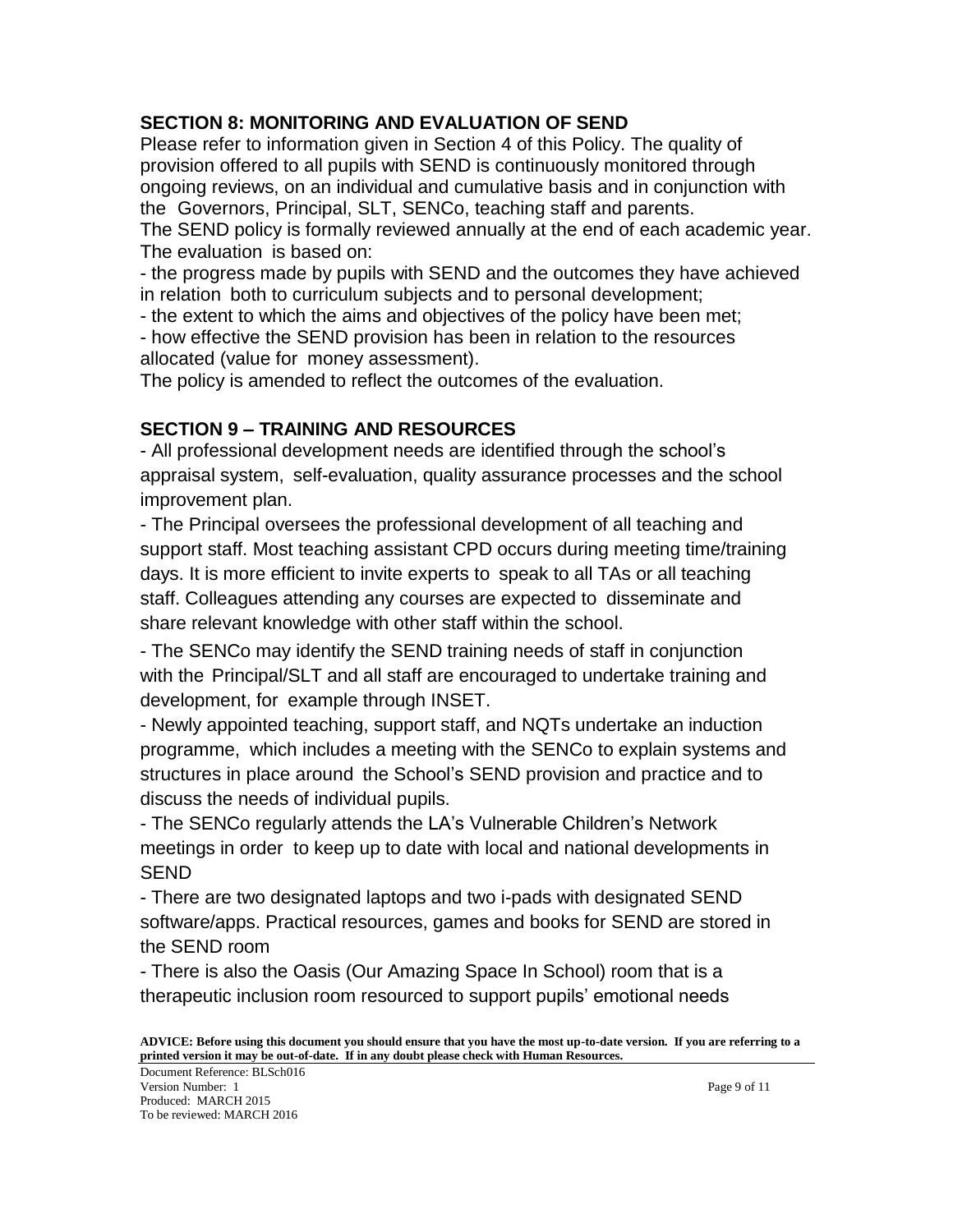### **SECTION 10 – ROLES AND RESPONSIBILITIES** *Role of the SEND Governor/Governing Body*

The Governing body has regard to the SEND Code of Practice when carrying out duties towards all pupils with SEND. Consequently, it is their responsibility to:

- ensure the necessary provision is made for pupils with SEND;

- determine the school's general policy and approach to pupils with SEND in cooperation with the Head teacher and SENCo;

- ensure that the teachers are aware of the importance of identifying and providing for those pupils with SEND;

- ensure that the policy and information about identification, assessment, provision, monitoring and record keeping and use of outside agencies and services are available for parents;

- ensure that the school's progress in implementing the policy and its impact on pupils are regularly reported to the Governing Body;

- ensure that parents/carers are notified of a decision by the school to make SEND provision for their child;

- ensure that pupils with SEND are included as far as possible into the activities of the school;

- consult with the LA and the governing bodies of other schools, when appropriate, in the interests of coordinated SEND provision in the area.

### *Role of the Teaching Assistant*

Teaching Assistants are recruited to work within the classroom and with targeted pupils/small groups of pupils outside of the classroom as directed by the SENCo or class teacher.

#### *Designated Teacher with specific Safeguarding responsibility* Principal, Deputy Principal/SENCo, Head of Pastoral Care, Office Manager

*Designated member of staff responsible for managing PPG/LAC funding* Principal, Deputy Principal, LAC leader.

*Designated member of staff responsible for managing the School's responsibility for meeting the medical needs of pupils:-* Principal

**ADVICE: Before using this document you should ensure that you have the most up-to-date version. If you are referring to a printed version it may be out-of-date. If in any doubt please check with Human Resources.**

Document Reference: BLSch016 Version Number: 1 Page 10 of 11 Produced: MARCH 2015 To be reviewed: MARCH 2016